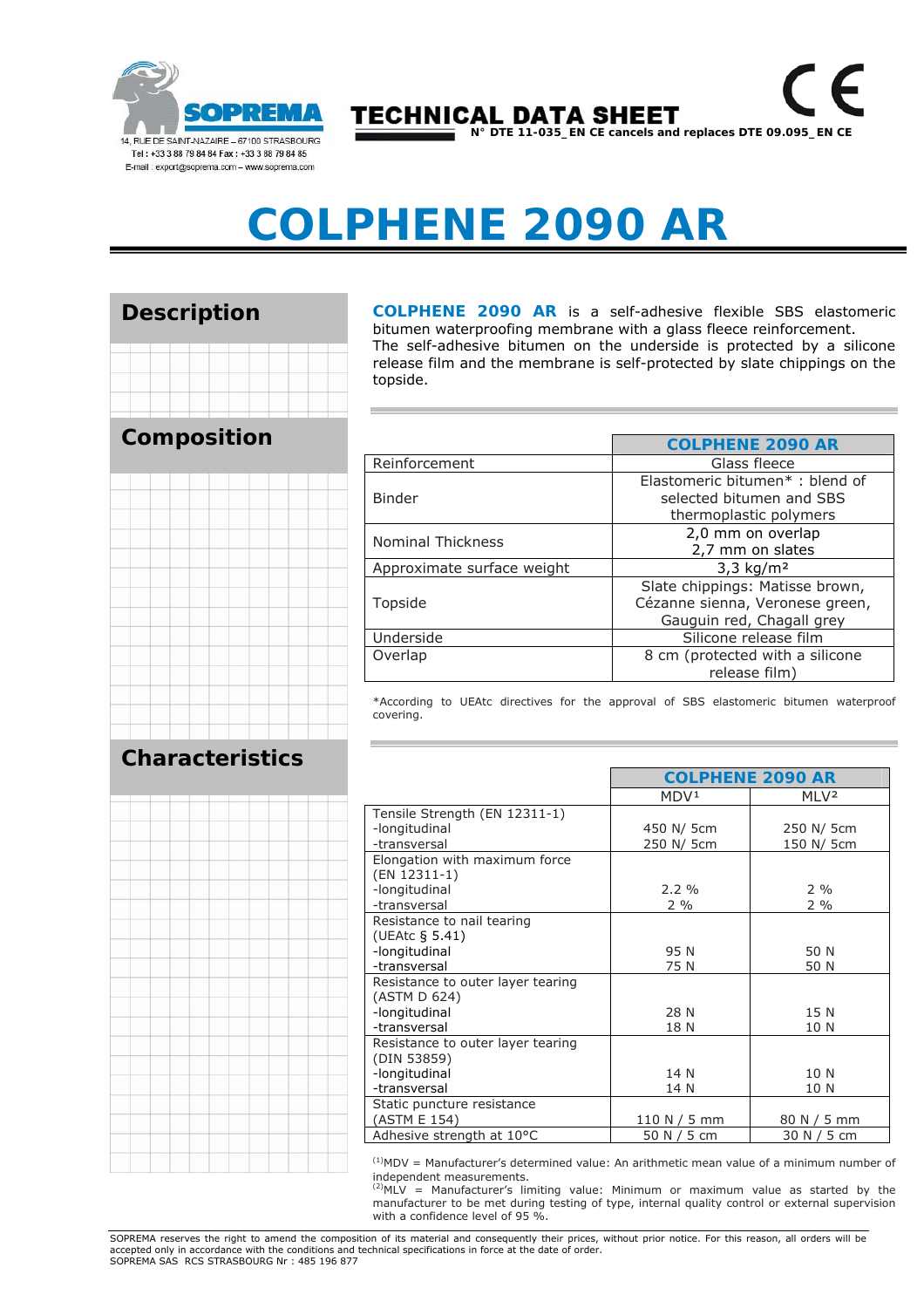

## **TECHNICAL DATA SHEET**

 $\epsilon$ 

 $\sqrt{s}$ 

| Packaging                     |                                                                                                                                                                                                                                                                                                                                                                                                                                                                                                                                                                                              | <b>COLPHENE 2090 AR</b>                                                                                                                                                                                                                |  |  |
|-------------------------------|----------------------------------------------------------------------------------------------------------------------------------------------------------------------------------------------------------------------------------------------------------------------------------------------------------------------------------------------------------------------------------------------------------------------------------------------------------------------------------------------------------------------------------------------------------------------------------------------|----------------------------------------------------------------------------------------------------------------------------------------------------------------------------------------------------------------------------------------|--|--|
|                               | Roll dimensions                                                                                                                                                                                                                                                                                                                                                                                                                                                                                                                                                                              | $10 m \times 1 m$                                                                                                                                                                                                                      |  |  |
|                               | Roll weight                                                                                                                                                                                                                                                                                                                                                                                                                                                                                                                                                                                  | about 34 kg                                                                                                                                                                                                                            |  |  |
|                               | Roll lengths are given with a tolerance of $\leq$ 1 %. Roll can be cut in two parts. In this case, the<br>shortest length is 3 meters and the total length is equal to the nominal length.<br>Width of roll is given with a tolerance of 1% (UEAtc).<br>Rolls must be stored upright on flat ground. Pallets may be stacked to a maximum of two high<br>with separating layer.<br>During storage, protect the rolls against moisture. In cold weather, we recommend that the rolls<br>be kept at a minimum temperature of + $2^{\circ}C$ (+ 36 °F) for at least 5 hours before installation. |                                                                                                                                                                                                                                        |  |  |
| <b>User application</b>       | COLPHENE 2090 AR is to be used as a second layer for roof<br>waterproofing.                                                                                                                                                                                                                                                                                                                                                                                                                                                                                                                  |                                                                                                                                                                                                                                        |  |  |
|                               | All the applications are described in the French Standards DTU,<br>Technical Guidelines or Technical Approvals. For more details refer<br>to specific technical information.                                                                                                                                                                                                                                                                                                                                                                                                                 |                                                                                                                                                                                                                                        |  |  |
| <b>Installation</b>           |                                                                                                                                                                                                                                                                                                                                                                                                                                                                                                                                                                                              |                                                                                                                                                                                                                                        |  |  |
|                               | <b>COLPHENE 2090 AR</b> must be applied directly onto treated                                                                                                                                                                                                                                                                                                                                                                                                                                                                                                                                |                                                                                                                                                                                                                                        |  |  |
|                               | surfaces:                                                                                                                                                                                                                                                                                                                                                                                                                                                                                                                                                                                    |                                                                                                                                                                                                                                        |  |  |
|                               | Brush and dry surface.<br>$\overline{\phantom{0}}$<br>$\overline{\phantom{a}}$                                                                                                                                                                                                                                                                                                                                                                                                                                                                                                               | If needed, cover the surface with a coat of ELASTOCOL 600                                                                                                                                                                              |  |  |
|                               |                                                                                                                                                                                                                                                                                                                                                                                                                                                                                                                                                                                              | or ELASTOCOL 350 primer using a brush or a roller.                                                                                                                                                                                     |  |  |
|                               |                                                                                                                                                                                                                                                                                                                                                                                                                                                                                                                                                                                              | Once dry, put roll into place and set it to the appropriate                                                                                                                                                                            |  |  |
|                               | size.                                                                                                                                                                                                                                                                                                                                                                                                                                                                                                                                                                                        |                                                                                                                                                                                                                                        |  |  |
|                               | Apply primer on the surface.                                                                                                                                                                                                                                                                                                                                                                                                                                                                                                                                                                 |                                                                                                                                                                                                                                        |  |  |
|                               |                                                                                                                                                                                                                                                                                                                                                                                                                                                                                                                                                                                              | Pull on sheet and lay it out while flattening the surface so as                                                                                                                                                                        |  |  |
|                               | to avoid air getting trapped.                                                                                                                                                                                                                                                                                                                                                                                                                                                                                                                                                                |                                                                                                                                                                                                                                        |  |  |
|                               | Ideal laying temperature: $+$ 10 °C.<br>$\overline{\phantom{a}}$                                                                                                                                                                                                                                                                                                                                                                                                                                                                                                                             | Edge covering: Before the overlapping procedure the                                                                                                                                                                                    |  |  |
|                               | <b>COLPHENE 2090 AR chuck.</b>                                                                                                                                                                                                                                                                                                                                                                                                                                                                                                                                                               | chippings must be covered with a coat of COLPHENE glue<br>using a spatula. COLPHENE glue is delivered in the                                                                                                                           |  |  |
|                               |                                                                                                                                                                                                                                                                                                                                                                                                                                                                                                                                                                                              |                                                                                                                                                                                                                                        |  |  |
| <b>Special</b><br>indications | Hygiene, health and environment:                                                                                                                                                                                                                                                                                                                                                                                                                                                                                                                                                             |                                                                                                                                                                                                                                        |  |  |
|                               | Sheet.                                                                                                                                                                                                                                                                                                                                                                                                                                                                                                                                                                                       | The sheet does not contain any substance likely to be detrimental to health<br>or to environment and complies with generally admitted Health and Safety<br>Requirements. For further information, please refer to relevant Safety Data |  |  |
|                               | <b>Quality control:</b>                                                                                                                                                                                                                                                                                                                                                                                                                                                                                                                                                                      |                                                                                                                                                                                                                                        |  |  |
|                               | Management System.                                                                                                                                                                                                                                                                                                                                                                                                                                                                                                                                                                           | SOPREMA has always attached the highest importance to Quality Control.<br>For this reason, we operate an independently monitored Quality Assurance<br>System in compliance with ISO 9001: 2008, certified by BSI                       |  |  |
|                               |                                                                                                                                                                                                                                                                                                                                                                                                                                                                                                                                                                                              |                                                                                                                                                                                                                                        |  |  |